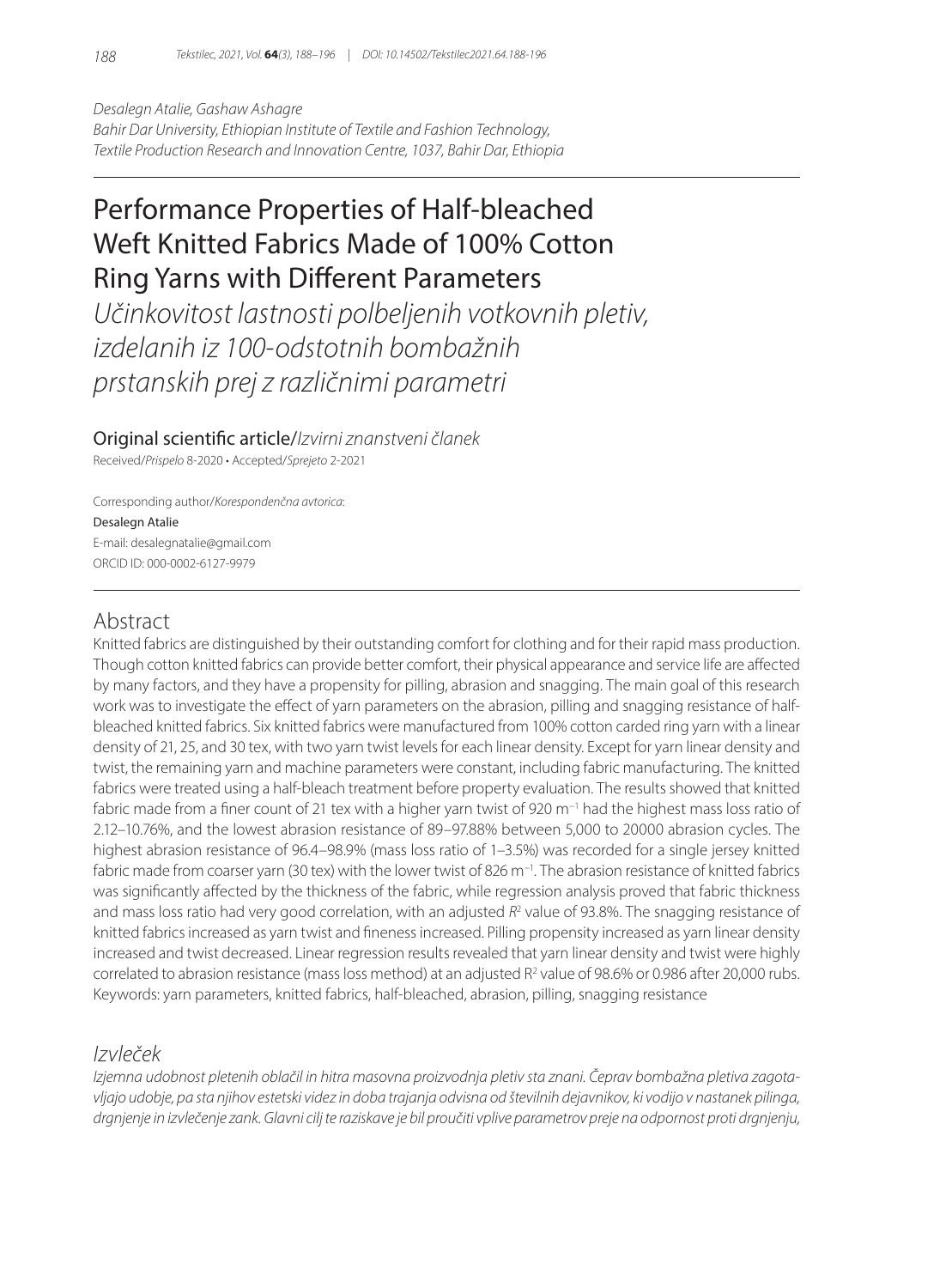*pilingu in izvlečenju zank polbeljenih pletiv. Izdelanih je bilo šest pletiv iz 100-odstotnih bombažnih mikanih prstanskih prej s finočo 21 tex, 25 tex in 30 tex z dvema različnima stopnjama vitja. Preostali parametri izdelave prej in pletiv so bili enaki. Pletiva so bila pred oceno lastnosti polbeljena. Rezultati so pokazali, da je pletivo, izdelano iz finejše preje 21 tex z višjim vitjem 920 m−1 , pri 5000 do 20.000 ciklih drgnjenja izgubilo največ mase, in sicer 2,12–10,76 %, ter imelo najnižjo, 89–97,88-odstotno odpornost proti obrabi. Najvišja, 96,4–98,9-odstotna odpornost proti drgnjenju (masa zmanjšana za 1–3,5 %), je bila zabeležena pri enojnem jerseju, izdelanem iz preje 30 tex z vitjem 826 m−1 . Na odpornost proti drgnjenju je močno vplivala debelina pletiv. Regresijska analiza je pokazala, da sta debelina in zmanjšanje mase med seboj močno soodvisna, kar je potrdil 93,8-odstotni korelacijski koeficient, R2 . Odpornost pletiva proti izvlečenju zank se je povečala z vitjem in finočo preje. Nagnjenost k pilingu se je povečala, ko se je finoča preje zvišala in se je vitje znižalo. Rezultati linearne regresije po 20.000 drgnjenjih (metoda zmanjšanja mase) so pokazali korelacijo finoče in vitja preje z odpornostjo proti drgnjenju, saj je korelacijski koeficient, R2 , znašal 98,6 odstotka ali 0,986. Ključne besede: parametri preje, pletivo, polbeljeno pletivo, drgnjenje, piling, odpornost proti izvlečenju zank*

# 1 Introduction

Abrasion resistance and pilling performance are two of the most important mechanical characteristics of fabrics [1] and a factor in virtually every textile application. They are also a major purchasing requirement from the consumer's viewpoint. The abrasion resistance of textile materials is affected by many factors in a very complex and poorly understood manner [2]. Market studies have shown that evaluations of consumer quality requirements are related to abrasion resistance [3]. Abrasion is the gradual removal of fibres from yarns, and is influenced by fibre cohesion in yarns [4]. Kalaoglu et al. and McCord [3, 5] stated that the abrasion resistance of textile materials is affected by many factors, such as fibre content, fibre fineness, yarn linear density, yarn type, weave, fabric thickness, finishes, etc. Abrasion first modifies the fabric surface and then affects the internal structure. Similarly, the pilling of knitted fabrics is a persistent and serious problem for the clothing industry [6]. Many parts of clothing, such as collar, cuffs, and pockets are subjected to wear in use, which limits their serviceability. Pilling not only reduces appearance and comfort properties, but also affects the service life of textile products [7]. Uyanik and Topalbekiroglu studied the effects of knit structures on the pilling resistance of knitted fabrics made from the same cotton yarn. The results revealed that single jersey has a lower pilling resistance than fabrics with tuck stitches, while knit structures with larger pores show higher a resistance to pilling. Some authors studied the relationship between fibre, yarn and wool single jersey and rib knitted fabrics on pilling property. The prediction of the pilling tendency of those wool knits was developed by artificial neural network modelling (ANN) [8, 9].

In addition, dyeing and finishing processes reduce the pilling resistance of knitted fabrics [10]. Other authors have researched the effect of wet processing on cellulosic knitted fabrics, and the model suggests that the ends of fibres come out from yarns by mechanical abrasion due to low fibre-fibre friction [11]. Candan studied the pilling and abrasion properties of different knitted fabrics made from ring and openend spun cotton yarns, and 50/50 cotton/polyester yarns. The results showed that, unlike plain jersey fabrics, Lacoste fabrics perform very well and that fabrics knitted from open-end spun yarns generally have a lower propensity to pilling [12]. Akaydin and Can stated that the abrasion resistance and pilling performance of interlock fabrics were higher than jersey fabrics, those of dyed fabrics higher than raw fabrics, and those fabrics produced from compact yarns were higher than fabrics produced from ring yarns [13]. Another researcher investigated the effects of fibre type, and single and ply yarns on the abrasion and pilling resistance of socks. The results indicated that the abrasion resistance of socks increased with use of coarser yarn or thicker yarn, the addition of polyester, and the addition of polyamide or elastic yarns to the structure [14]. Knitted fabrics with interlock, rib and single jersey structures made from compact and conventional ring yarns and their physical properties were investigated, and compared with each other before and after printing processes. It was found that no statistical differences were observed with regard to weight, abrasion resistance, colour efficiency and rubbing fastness [1].

A previous study reported that the fibrous composition and thickness of materials (up to 6%), as well as washing and softening (from 33% to 67%) change the pilling resistance of knitted fabrics [15]. Daiva studied the pilling resistance of single jersey, rib and in-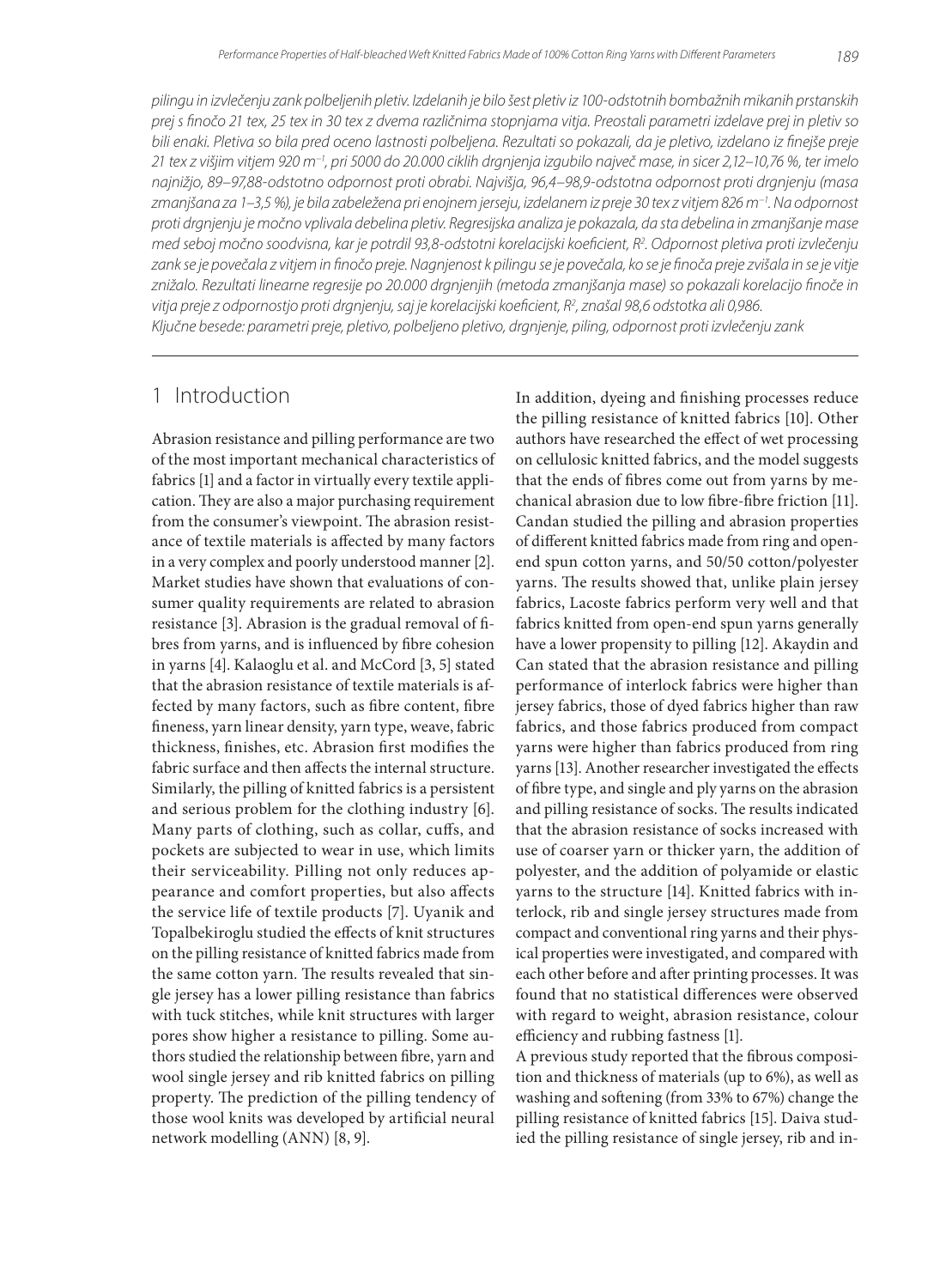terlock knitted fabrics made from PES yarns, cotton yarns and cotton yarns combined with PU yarns. The results found that 2×2 rib knitted fabric has a better pilling resistance than interlock, 1×1 rib and plain knitted fabric because of the reduced operating surface area. Fabrics knitted from PES (polyester) yarns or those PES yards blended with cotton yarns have a worse visual appearance than fabrics knitted from pure cotton yarns because PES fibres are resistant to malformed pills due to their exceptional strength [6]. A 100% cotton single jersey knitted fabric made from a combed ring yarn with a linear density of 19.7 tex, and a different stitch position and length, was studied, and the results revealed that stitch density (wales/ cm and course/cm) and mass per unit area, bursting, pilling and abrasion resistance decrease as stitch length increases [16, 17]. Single jersey knitted fabrics with various numbers and position of tuck stitches were made from glass yarn using a flat knitting machine. The findings proved that fabric thickness increased and air permeability decreased as tuck stitches increased [18]. The effect of rubbing fastness on single jersey knitted fabrics made of combed ringspun and compact cotton yarns was researched. The reports showed that knitted fabrics made from compact and comb yarn were similar in terms of rubbing property in a dry state. However, single jersey knitted fabrics made from ring yarn have a greater rubbing resistance in a wet state due to the high porosity of the ring yarn fabrics, which allows water molecules to penetrate [19, 20].

Numerous researchers have stated that the end-use properties of clothing, such as pilling effect and abrasion resistance, are influenced by material type, fibre fineness, yarn linear density, yarn strength, yarn hairiness, fabric structure and surface density [2, 21–24]. A comparison of pilling and abrasion properties of knitted fabrics was performed for different spinning yarns, such as ring, compact and rotor yarns [25–30]. The effects of washing and drying [1] as well as finishing and dying [31, 32], were also investigated. Knitted fabrics from compact yarns have a higher pilling and abrasion resistance than ring and rotor yarns, while the abrasion resistance of knitted fabrics from ring-spun yarns was slightly better than open-end spun yarns [33].

As shown in a review of literature, many researchers have studied the effects of yarn structure, linear density, twist and knitted structure on the abrasion, pilling, tensile and tear strength properties of fabrics. Most of the studies were done at the greige fabric level and based on a comparison based on different spinning methods. However, the effects of yarn properties on fabric snagging resistance have not been thoroughly addressed. The aim of this study was to investigate the influence of ring yarn parameters (by varying yarn linear density and twist) on the pilling, abrasion and snagging resistance of half-bleached knitted fabrics.

### 2 Materials and methods

#### *2.1 Materials*

Six single jersey knitted fabrics were produced from 100% cotton carded ring yarn counts of 21 tex with two twist levels of 920 m<sup>-1</sup> and 905 m<sup>-1</sup>, 25 tex with twist levels of 890 m<sup>-1</sup> and 860 m<sup>-1</sup>, and 30 tex with twist levels of 847 m<sup>-1</sup> and 826 m<sup>-1</sup>.

#### *2.2 Methods*

Each of the three yarns with two different twist levels were produced using a ring spinning system (RIETER-G35) manufactured by Bahir Dar Textile Share Company. All yarns were spun from the same fibre mix with a micronaire value of 4.23, a maturity of 0.85, an upper half mean length (UHML) of 29.86 mm, a uniformity index (UI) of 84.5%, a strength of 30.4 cN/tex, an elongation of 7.4%, a short fibre content of 6.7% and a trash grade of three. Yarn linear density and yarn twist were measured according to the ES ISO 2060 and ASTM D1422 test methods, respectively. Six knitted fabrics were manufactured using those developed yarns with incremental twist levels. Except for yarn linear density with different twist levels, the remaining parameters were constant and the knitted fabrics were produced on the same SHIMA SEIKI® (model - SES 122 FF, gauge 7) flat knitting machine at the Technical University of Liberec in the Czech Republic. The machine settings, such as machine speed, loop length, and horizontal and vertical density per centimetre were kept constant for all fabrics. The yarn and fabric characteristics are presented in Table 1.

#### **Chemical treatments**

Hydrogen peroxide  $(\mathrm{H}_{2}\mathrm{O}_{2})$  based half-bleach combined treatment was carried out for knitted fabrics using a winch machine. The fabric and water solution were prepared at a material to liquor ratio (MLR) of 1:5, and hydrogen peroxide  $(H_2O_2)$ , sodium silicate  $(Na_2SiO_3)$ , sodium hydroxide (NaOH) and a wetting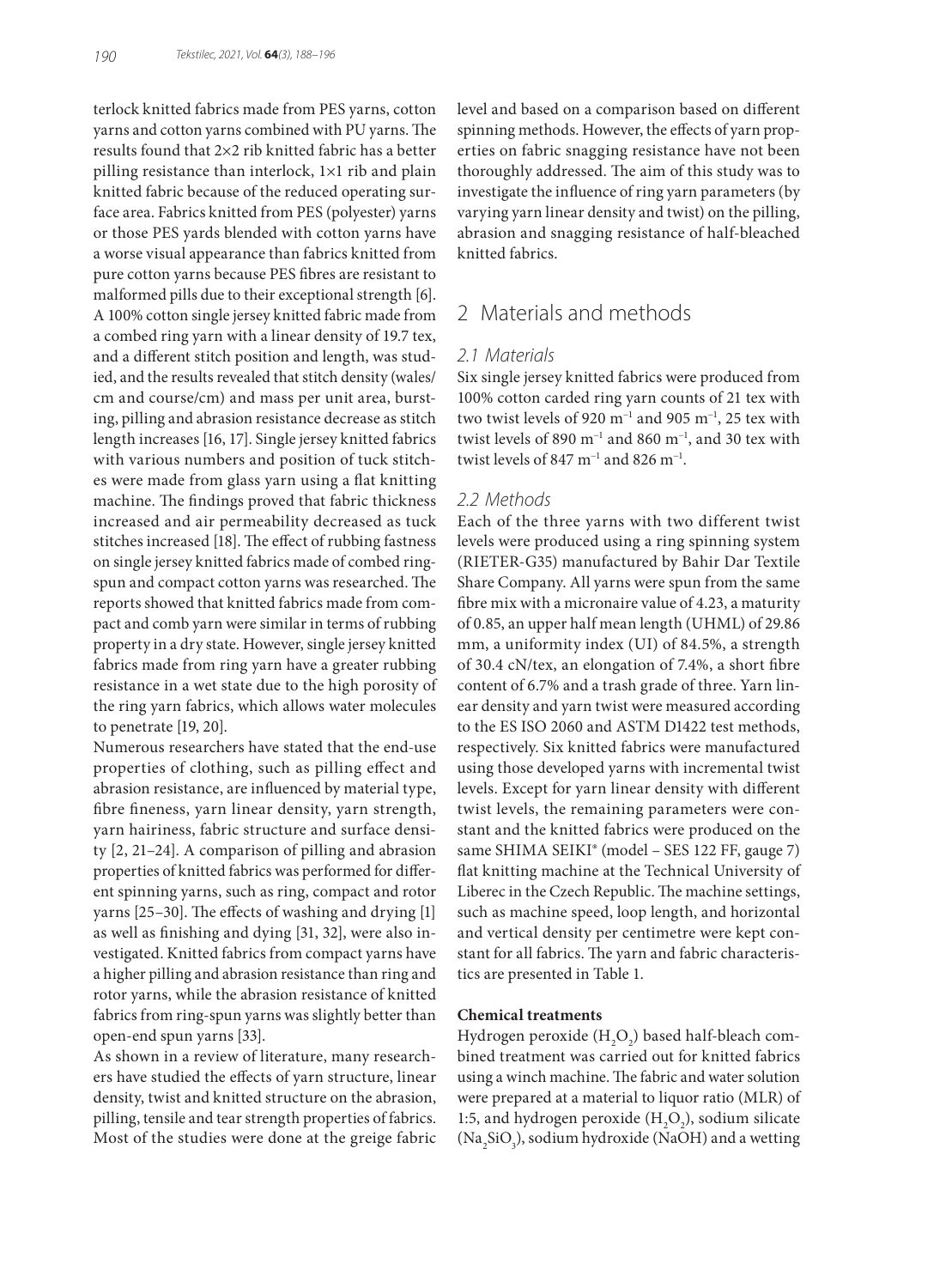agent of 4%, 2%, 3%, and 0.5% of fabric weight, respectively. Knitted fabrics were treated at a temperature of 95 °C for 90 minutes at a machine working speed of 40 m/minutes.

#### **Abrasion resistance**

The abrasion resistance of the knitted fabrics was measured using two methods according to ES ISO 12947-1 (appearance change method) at 5,000 cycles and ES ISO 12947-3 (mass loss method) using a Martindale Abrasion and Pilling device (Mesdan-Lab, Model 2568). The mass loss ratios of knitted fabrics were recorded after 5,000, 7,500, 10,000, 15,000 and 20,000 cycles of the Martindale Abrasion and Pilling device. Pressure loading of 9 kPa was used during testing for both methods (1 and 3).

#### **Pilling resistance**

The pilling properties of knitted fabrics were measured using two different methods according to ES ISO 12945-2 after 5,000 cycles using a Martindale Abrasion and Pilling device. The second evaluation was based on ES ISO 12945-1 at 18,000 cycles according to the ICI Pilling-Box method using a Mesdan-Lab device, model no. 1006). Finally, the pilling grade was rated using the EMPA (SN 19825) photographic standard.

#### **Snagging resistance**

A snagging test was evaluated according to ASTM D3939 after 600 revolutions using an SDL ICI Mace snagging tester (model no. P22668). The test specimens were graded using the relevant photographic standard.

#### **Statistical analysis**

To determine the analysis of variance and significant test, SPSS version 25 for Windows statistical software

was used. Regression analysis was performed using Origin Lab software (version 9.6.5) to determine the correlation of factors (yarn parameters) and response (fabric properties).

# 3 Results and discussion

Table 1 presents the properties and characteristics of the yarns used and the developed knitted fabrics. Except for yarn count and twist levels, all knitted fabrics were produced using the same yarn property, knit type and thread density.

#### **Structural properties of knitted fabrics**

The structural parameters of the knitted fabrics, such as stitch density, loop length, cover factor, thickness and fabric weight were tested and the results are presented in Table 1.

The fabric cover factor K is defined as the proportion of the fabric area covered by actual yarn and expressed using equation 1.

$$
K = \frac{\sqrt{T t}}{\ell} \tag{1}
$$

where  $T_t$  represents linear density (tex) and  $\ell$  represents loop length.

#### **Effects of yarn parameters on abrasion resistance (appearance change)**

As seen in Figure 1, the abrasion resistance (appearance change) of knitted fabrics declined from fabric K1 to K6. This is probably because individual fibres and neps were not firmly held in the yarn cross-section as turns per meter were decreased. Knitted fabrics made from lower twist yarns had a significant abrasion effect (appearance change) since the

| Fabric<br>code | Yarn linear<br>density (tex) | Twist<br>$(m^{-1})$ | Knit<br>type | Loop length<br>(mm) | Cover<br>factor(K) | Stitch density<br>$(\text{stitch/cm})$<br>(horizontal/<br>vertical) | Thickness<br>(cm) | Mass per<br>unit area<br>$(g/m^2)$ |
|----------------|------------------------------|---------------------|--------------|---------------------|--------------------|---------------------------------------------------------------------|-------------------|------------------------------------|
| K1             | 21                           | 920                 | Plain        | 4.10                | 0.96               | 9/12                                                                | 0.071             | 184                                |
| K <sub>2</sub> | 21                           | 905                 | Plain        | 4.10                | 0.98               | 9/12                                                                | 0.075             | 189                                |
| K <sub>3</sub> | 25                           | 890                 | Plain        | 4.12                | 1.21               | 9/12                                                                | 0.082             | 196                                |
| K4             | 25                           | 860                 | Plain        | 4.11                | 1.26               | 9/12                                                                | 0.086             | 203                                |
| K <sub>5</sub> | 30                           | 847                 | Plain        | 4.10                | 1.37               | 9/12                                                                | 0.091             | 211                                |
| K <sub>6</sub> | 30                           | 826                 | Plain        | 4.08                | 1.44               | 9/12                                                                | 0.096             | 224                                |

*Table 1: Yarn and knitted fabric characteristics*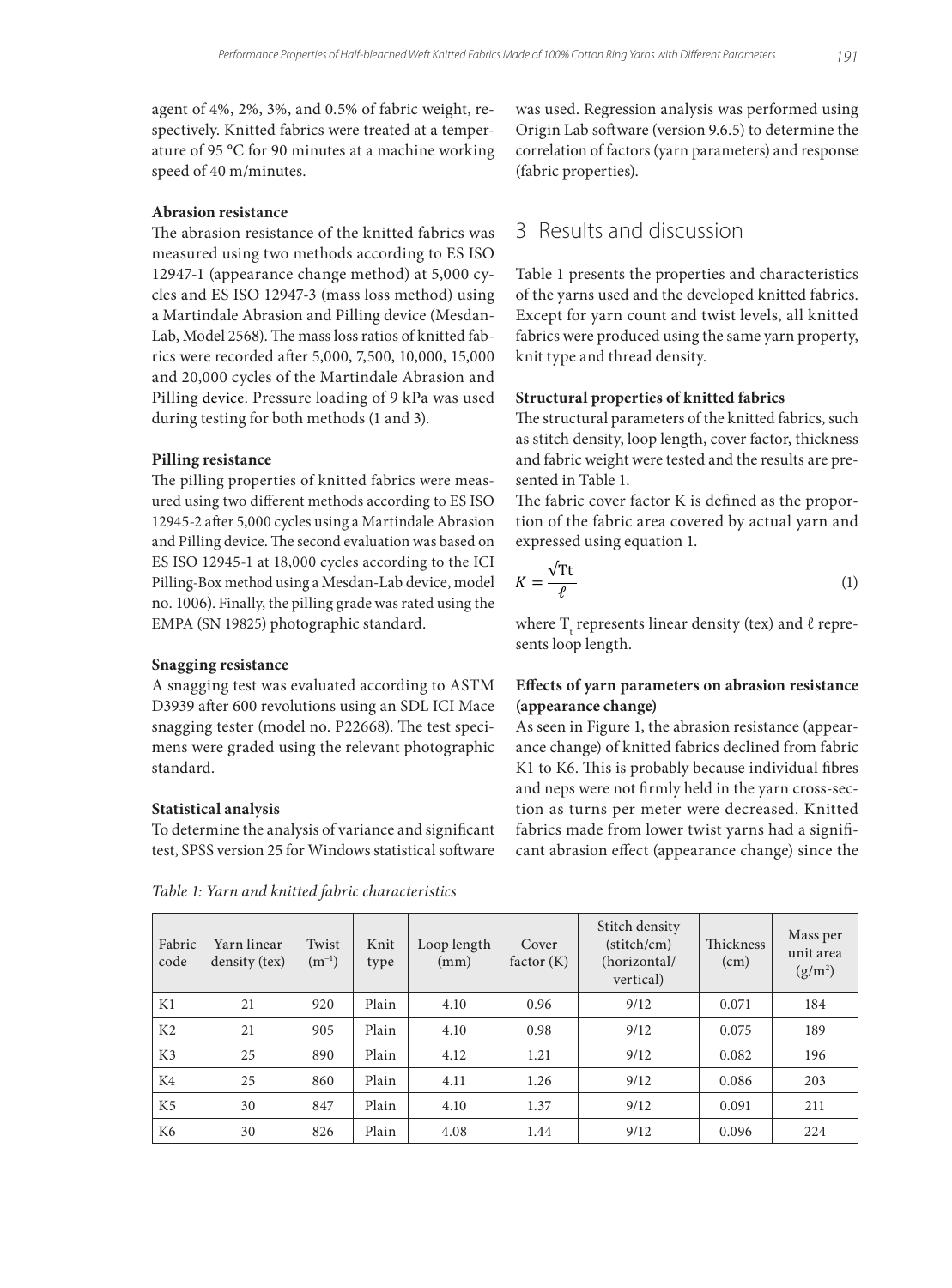presence of hairiness and neps were high in lower twist yarns. As is evident from Figure 1, fabrics K4, K5 and K6 from coarser yarn counts of 25 tex and 30 tex with lower twists of 860 m−1, 847 m−1and 826 m−1 had a slightly poor abrasion resistance grade in surface appearance. As stated above, this is because fibres in the yarn cross-section are not held firmly and are thus easily pulled by the abradant. As seen in Table 2, the statistical analysis also confirmed that abrasion resistance in the appearance change method resulted in a significant change at an F-value of 13.000 and P-value of 0.033. If the P-value is greater than 0.05, this means the samples have similar properties, while the opposite is true if the P-value is less than α value of 0.05.



*Figure 1: Abrasion resistance of knitted fabrics using the appearance change method*

Twist is an important parameter affecting abrasion. At low twist levels, it was observed that fibres can be easily pulled from the yarn cross-section and that the resistance grade was reduced at 5,000 rubs. At high twist levels, however, the fibres are held more tightly, but the yarn is stiffer, so it is unable to distort under pressure when it is abraded. The findings of this study are in line with Saville's report [4]. Multiple regression analysis showed that the studied yarn parameters have a positive correlation with the abrasion resistance (appearance change) of knitted fabrics at an adjusted *R*<sup>2</sup> of 0.801. The adjusted *R*<sup>2</sup> value is an indication of the correlation of yarn properties (factors) and fabric characteristics (responses). When the adjusted  $R^2$  value increases or decreases to 1 or  $-1$ , this indicates a strong correlation between them [34].

### **Effects of yarn parameters on abrasion resistance (mass loss)**

As is evident from Figure 2, the knitted fabric weight mass loss ratio was increased as abrasion cycles increased in all fabrics. Nevertheless, the abrasion resistance increased as yarn count (tex) increased and yarn twist decreased. On the other hand, finer counts and higher twist yarns resulted in fabrics with thinner thickness, which had a high tendency to be abraded quickly. This, in turn, this led to higher mass loss ratio. As seen in Figure 2, knitted fabrics made from 30 tex with a yarn twist of 847 m−1 have a higher abrasion resistance of 96.4−98.9% (mass loss ratio of 1−3.5%) between 5,000 to 20,000 abrasion cycles than other developed fabrics. Knitted fabrics made of 25 tex with a twist per meter (TPM) of 890 m−1 and 860 m−1 demonstrated moderate abrasion



*Figure 2: Abrasion results of knitted fabrics using the mass loss method (at 5,000, 7,500, 10,000, 15,000 and 20,000 rubs)*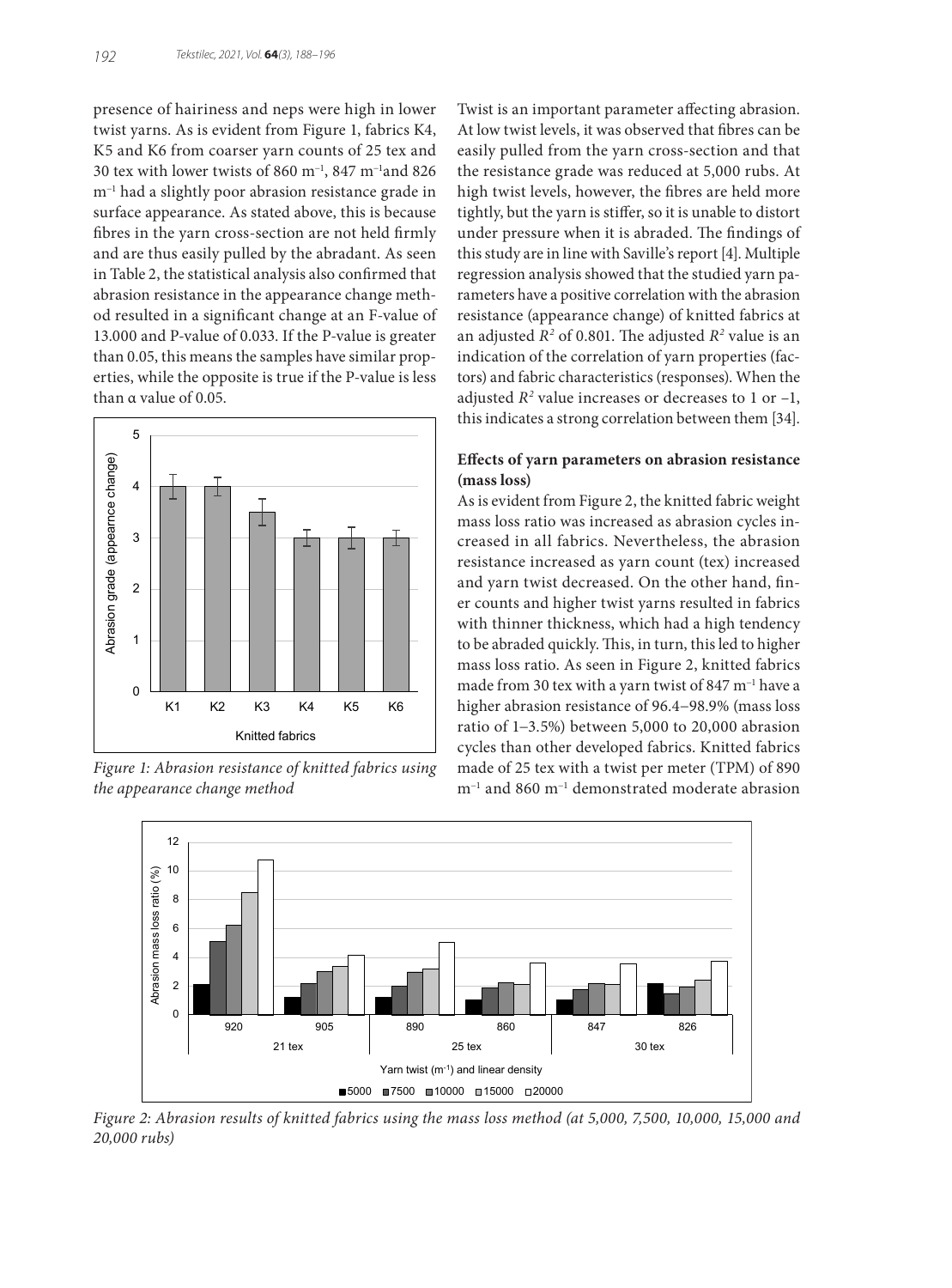resistance, while knitted fabrics made from a finer yarn count of 21 tex with the highest yarn twist of 920 TPM demonstrated the highest mass loss ratio of 2.12−10.76% or an abrasion resistance of 89−97.88%. For this reason, fabrics from coarser yarn are thicker and bulky, and will require a great deal of time and a higher number of abrasion cycles to lose their original mass. These findings inveterate an earlier report by Kalaoglu and Onder [5].

As illustrated in Table 2, the statistical analysis proves that the abrasion resistance (mass loss method) of knitted fabric resulted in a insignificant change at a P-value of 0.660 after 5,000 rubs, and a significant change at P-values of 0.038, 0.000, 0.010 and 0.008 after 7,500, 10,000, 15,000 and 20,000 rubs, respectively. The results showed that the correlation of yarn parameters and abrasion resistance (mass loss method) was low at an adjusted  $R^2$  value of 0.242 after 5,000 rubs. On the other hand, yarn twist and count were highly correlated with abrasion resistance at an adjusted *R2* value of 98.6% or 0.986 after 20,000 rubs. As observed from Table 1 and Figure 2, fabric thickness affects the abrasion resistance of knitted fabrics because thin fabrics withstand damage during friction for an extended period, and vice versa for thicker fabrics. The regression analysis proves that fabric thickness and

abrasion mass loss are directly proportionate and correlated with an adjusted  $R^2$  value of 84.3%.

#### **Effects of yarn parameters on pilling resistance**

Table 3 illustrates the pilling resistance of knitted fabrics using the Martindale and ICI Pilling Box methods. The results obtained from the ICI Pilling Box method demonstrated a higher pilling resistance than the pilling grade using the Martindale method for all knitted fabrics. This is because the ICI Pilling Box method was performed at a low mechanical force, while test specimens were dropped randomly on a wooden board during rotations. However, mechanical force is higher in the Martindale tester than in the ICI Pilling Box method because consistent friction is formed by the Lissajous pattern form on the fabric (ISO 12947-1: 1998). In both test methods, knitted fabrics made from finer ring yarns had a higher pilling resistance than fabrics from coarser yarns. The reason for this is that the coarser yarns had less twist and fibres are easily pulled from the yarn cross-section. On the contrary, knitted fabrics from finer yarns had a compact structure, which means fibres would be hidden by twist and are hard to raise by the piler. The researchers Omeroglu and Ulku also reported a similar concept [2].

| Fabric properties                          | Sum of squares | Df     | Mean square | $\mathbf{F}$ | Sig.   |       |
|--------------------------------------------|----------------|--------|-------------|--------------|--------|-------|
| Pilling                                    | Between groups | 0.333  | 5           | 0.167        | 1.333  | 0.385 |
| (Martindale method)                        | Within groups  | 0.375  | 3           | 0.125        |        |       |
| Pilling<br>(ICI Box method)                | Between groups | 0.583  | 5           | 0.292        | 13.500 | 0.004 |
|                                            | Within groups  | 0.250  | 3           | 0.083        |        |       |
| Abrasion resistance<br>(appearance change) | Between groups | 1.083  | 5           | 0.542        | 13.000 | 0.033 |
|                                            | Within groups  | 0.125  | 3           | 0.042        |        |       |
| Abrasion mass loss<br>(at 5,000 rubs)      | Between groups | 0.336  | 5           | 0.168        | 0.478  | 0.660 |
|                                            | Within groups  | 1.054  | 3           | 0.351        |        |       |
| Abrasion mass loss<br>(at 7,500 rubs)      | Between groups | 4.606  | 5           | 2.303        | 11.589 | 0.038 |
|                                            | Within groups  | 4.348  | 3           | 1.449        |        |       |
| Abrasion mass loss<br>(at 10,000 rubs)     | Between groups | 7.293  | 5           | 3.646        | 12.006 | 0.000 |
|                                            | Within groups  | 5.454  | 3           | 1.818        |        |       |
| Abrasion mass loss                         | Between groups | 16.427 | 5           | 8.214        | 8.773  | 0.010 |
| (at 15,000 rubs)                           | Within groups  | 13.896 | 3           | 4.632        |        |       |
| Abrasion mass los                          | Between groups | 16.695 | 5           | 8.347        | 11.102 | 0.008 |
| $(at 20,000 \text{ rubs})$                 | Within groups  | 22.724 | 3           | 7.575        |        |       |
|                                            | Between groups | 3.083  | 5           | 1.542        | 18.500 | 0.021 |
| Snagging resistance                        | Within groups  | 0.250  | 3           | 0.083        |        |       |

#### *Table 2: Analysis of variance of knitted properties*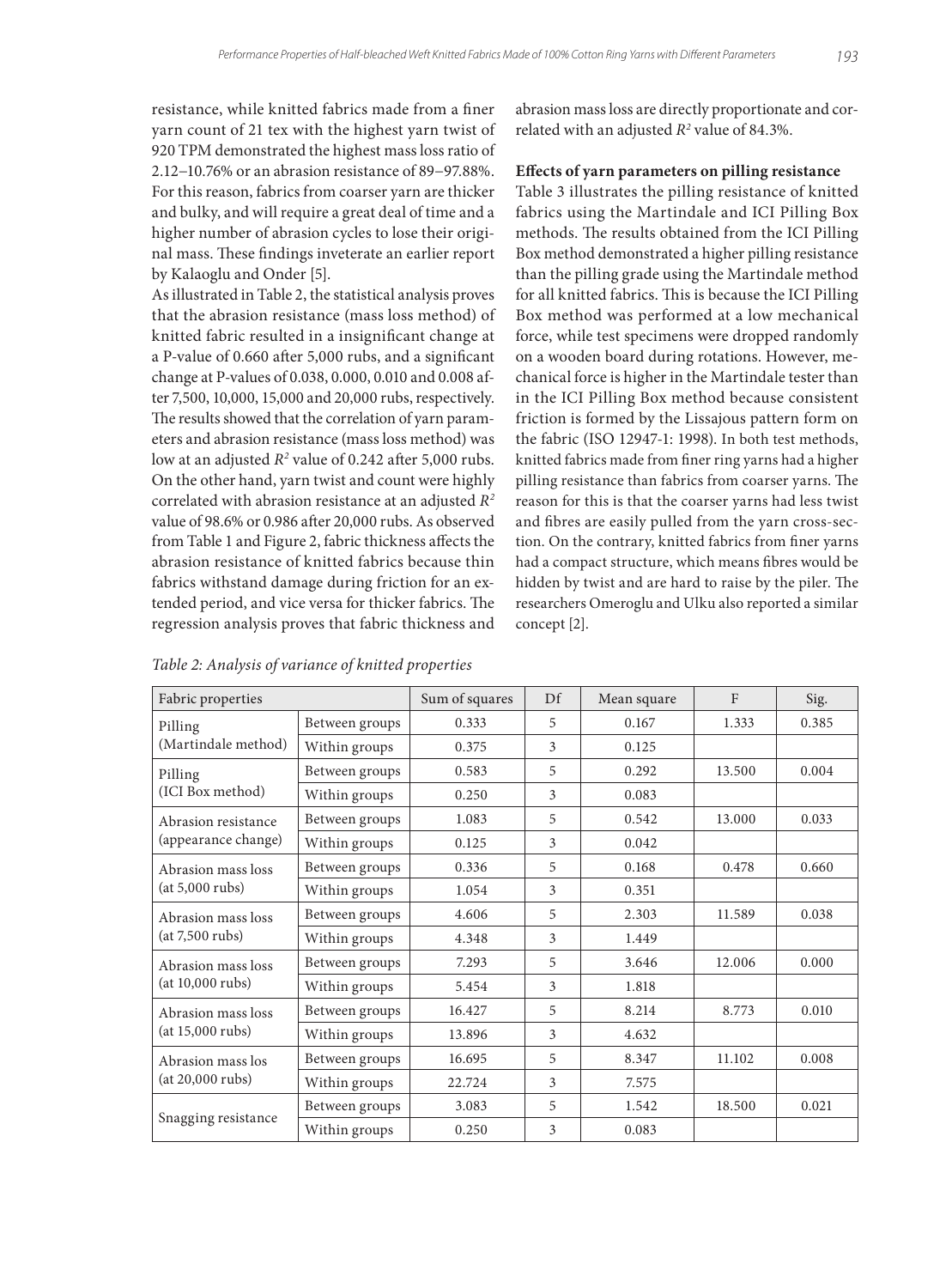| Yarn linear density (tex) | Fabric code    | Evaluation methods |                        |
|---------------------------|----------------|--------------------|------------------------|
|                           |                | Martindale method  | <b>ICI Pilling Box</b> |
|                           | K1             | 3/4                | $4 - 5$                |
| 21                        | K <sub>2</sub> |                    | 4                      |
| 25                        | K <sub>3</sub> |                    |                        |
|                           | K4             | 3/4                | $3 - 4$                |
|                           | K <sub>5</sub> |                    | $3 - 4$                |
| 30                        | K6             | 2/3                | $3 - 4$                |

*Table 3: Pilling resistance of knitted fabrics*

As is evident from Table 2, the pilling resistance of knitted fabrics in the ICI Pilling Box method resulted in a significant change at an F-value of 13.500 and P-value of 0.004. On the other hand, knitted fabrics did not show a significant difference after the pilling property test using a Martindale Abrasion and Pilling device with an F-value of 1.333 and P-value of 0.385. In previous studies, some researchers reported a similar concept, i.e. pilling tendency increased as mass per unit area of polyester-cotton blended fabrics increased. [35, 36]. As mentioned above, multiple regression results proved that the pilling resistance of knitted fabrics (ICI Pilling Box method) had a negative correlation with studied yarn parameters with an adjusted *R<sup>2</sup>* value of -0.760.

#### **Effect of yarn parameters on snagging resistance**

Snagging resistance was evaluated using ICI photographic snagging standards, which consists of five incremental photo replicas, grades 5 to 1. Grade 5 indicates no snagging, grade 4 indicates slight snagging grade 3 indicates moderate snagging, grade 2 indicates sever snagging and grade 1 indicates very severe snagging. As shown in Figure 3, the snagging resistance of knitted fabrics decreased as yarn linear density (tex) increased and twist decreased. Knitted fabrics K1 and K2 made from 21 and 25 tex had a higher snagging resistance (grade 4−5), followed by fabric from 30 tex. The snagging grade also declined as yarn twist decreased. This is because knitted fabrics from higher twist yarns are very strong and fibres are held firmly in the yarn cross-section, meaning they are not easily snagged by sharp and rough objects. As stated in a previous study, yarn strength generally increases as yarn twist increases (19). However, fabrics made from coarser yarn with a lower twist demonstrated a poor snagging grade because yarns with less yarn twists have low turns per meter in the

yarn cross-section, and are more easily snagged by sharp materials. These findings confirm an earlier study by Paek [7].



*Figure 3: Snagging resistance*

As shown in Table 2, the snagging resistance of knitted fabrics was affected by yarn parameters at an F-value of 18.500 and P-value of 0.021. Multiple linear regression proved that yarn parameters had very good correlation with the snagging resistance of fabrics at an adjusted R2 value of 0.949 (94.9%). In addition, yarn count and fabric thickness were highly correlated with the snagging resistance of knitted fabrics at an adjusted R2 value of 0.898 (89.8%) and 0.955 (95.5%), respectively. Textile materials, such as knitted fabrics and military cloths, are subjected to snagging. Rough objects, fingernails or toenails are some initiators of the snagging effect for knitted fabrics. Therefore, knitted fabric manufacturers should consider yarn count and twist for the desired snagging resistance of fabrics.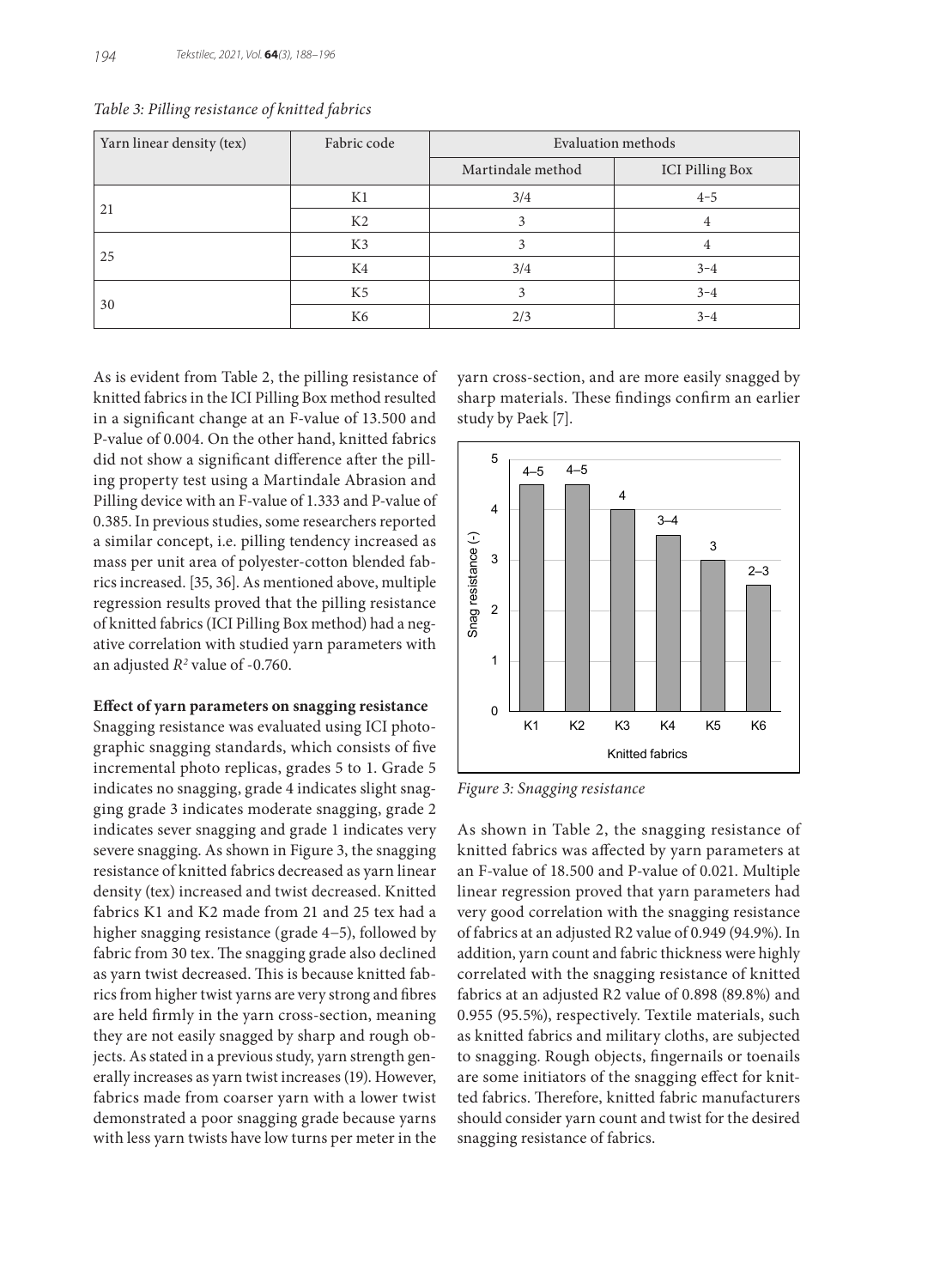# 4 Conclusion

Six 100% cotton single jersey knitted fabrics were produced from 21, 25 and 30 tex ring-spun yarns with different twist levels. The knitted fabrics underwent half-bleach treatment and drying. The abrasion, pilling and snagging properties of knitted fabrics were evaluated using a Martindale Abrasion and Pilling tester, the ICI Pilling Box method and a Mace snagging tester. The results obtained showed that knitted fabric made from a finer count of 21 tex with highest yarn twist of 920 TPM demonstrated the highest mass loss ratio of 2.12−10.76% (poor abrasion resistance 89−97.88%) between 5,000 to 20,000 abrasion cycles. On the contrary, single jersey knitted fabrics made from coarser yarn (30 tex) with the lowest twist (826 TPM) demonstrated a higher abrasion resistance of 96.4−98.9% (mass loss 1−3.5%). The pilling propensity increased as yarn count (tex) increased and twist decreased. Linear regression results revealed that yarn count and twist were highly correlated with abrasion resistance (mass loss method) at an adjusted *R2* value of 98.6% or 0.986 after 20,000 rubs. The snagging resistance of knitted fabrics increased as yarn twist and yarn fineness increased. Generally, abrasion resistance was highly affected by the thickness of the fabric, while regression analysis proved that fabric thickness and mass loss ratio had very high correlation with an adjusted R2 value of 93.8%.

# References

- 1. ÖZGÜNEY, A.T., DÖNMEZ, Kretzschmar S., ÖZÇELIK, G., ÖZERDEM, A. The comparison of cotton knitted fabric properties made of compact and conventional ring yarns before and after the printing process. *Textile Research Journal*, 2008, **78**(2), 138–147, doi: 10.1177/0040517507080249.
- 2. OMEROGLU, S., ULKU, S. An investigation about tensile strength, piling and abrasion properties of woven fabrics made from conventional and compact ring-spun yarns. *Fibres and Textiles in Eastern Europe*, 2007, **15**(1), 39–42.
- 3. MCCORD, J.P.M. Cotton quality study: V: Resistance to abrasion. *Textile Research Journal*, 1960, **30**(10), 715 –751, doi: 10.1177/004051756003001001.
- 4. SAVILLE, B.P. *Physical testing of textiles*. Cambridge : Woodhead Publishing, 1999.
- 5. KALAOGLU, F., ONDER, E., ÖZIPEK, B. Influence of varying structural parameters on abrasion char-

acteristics of 50/50 wool/polyester blended fabric. *Textile Research Journal*, 2003, **73**(11), 980–984, doi: 10.1177%2F004051750307301108.

- 6. DAIVA, M. The influence of structure parameters of weft knitted fabrics on propensity to pilling the influence of structure parameters of weft knitted fabrics on propensity to pilling. *Materials Science (Medžiagotyra)*, 2009, **15**(4), 335–338.
- 7. PAEK, S.L. Pilling, abrasion, and tensile properties of fabrics from open-end and ring spun yarns 1. *Textile Research Journal*, 1989, **59**(10), 577–583, doi: 10.1177/004051758905901004.
- 8. KAYSERI, G.Ö., KIRTAY, E. Predicting the pilling tendency of the cotton interlock knitted fabrics by artificial neural network: part II. *Journal of Engineered Fibres and Fabrics*, **10**(4), 2015, 62–71, doi: 10.1177/155892501501000417.
- 9. BELTRAN, R., WANG, L., WANG, X. Predicting the pilling tendency of wool knits. *The Journal of The Textile Institute*, 2006, **97**(2), 129–136, doi: 10.1533/joti.2005.0135.
- 10. UYANIK, S., TOPALBEKIROGLU, M. The effect of knit structures with tuck stitches on fabric properties and pilling resistance. *The Journal of The Textile Institute*, 2017, **108**(9), 1584‒1589, doi: 10.1080/00405000.2016.1269394.
- 11. OKUBAYASHI, S., CAMPOS, R., ROHRER, C., BECHTOLD, T. A pilling mechanism for cellulosic knit fabrics – effects of wet processing. *The Journal of The Textile Institute*, 2005, **96**(1), 37–41, doi: 10.1533/joti.2004.0055.
- 12. CANDAN, C., ÖNAL, L. Dimensional, pilling, and abrasion properties of weft knits made from open-end and ring spun yarns. *Textile Research Journal*, 2002, **72**(2), 164–169, doi: 10.1177/004051750207200213.
- 13. AKAYDIN, M., CAN, Y. Pilling performance and abrasion characteristics of selected basic weft knitted fabrics. *Fibres and Textiles in Eastern Europe*, 2010, **18**(2), 51–54.
- 14. EL-DESSOUKI, H.A.A. Study on abrasion characteristics and pilling performance of socks. *International Design Journal*, 2010, **4**(2), 229–234, https:// www.faa-design.com/files/4/10/4-2-desoki.pdf.
- 15. BUSILIENĖ, G., LEKECKAS, K., URBELIS, V. Pilling resistance of knitted fabrics pilling resistance of knitted fabrics. *Materials Science (Medžiagotyra)*, 2011, **17**(3), 297–301, doi: 10.5755/ j01.ms.17.3.597.
- 16. AKTER, S., Al FARUQUE, M.A., ISLAM, M.M. Effect of stitch length on different properties of